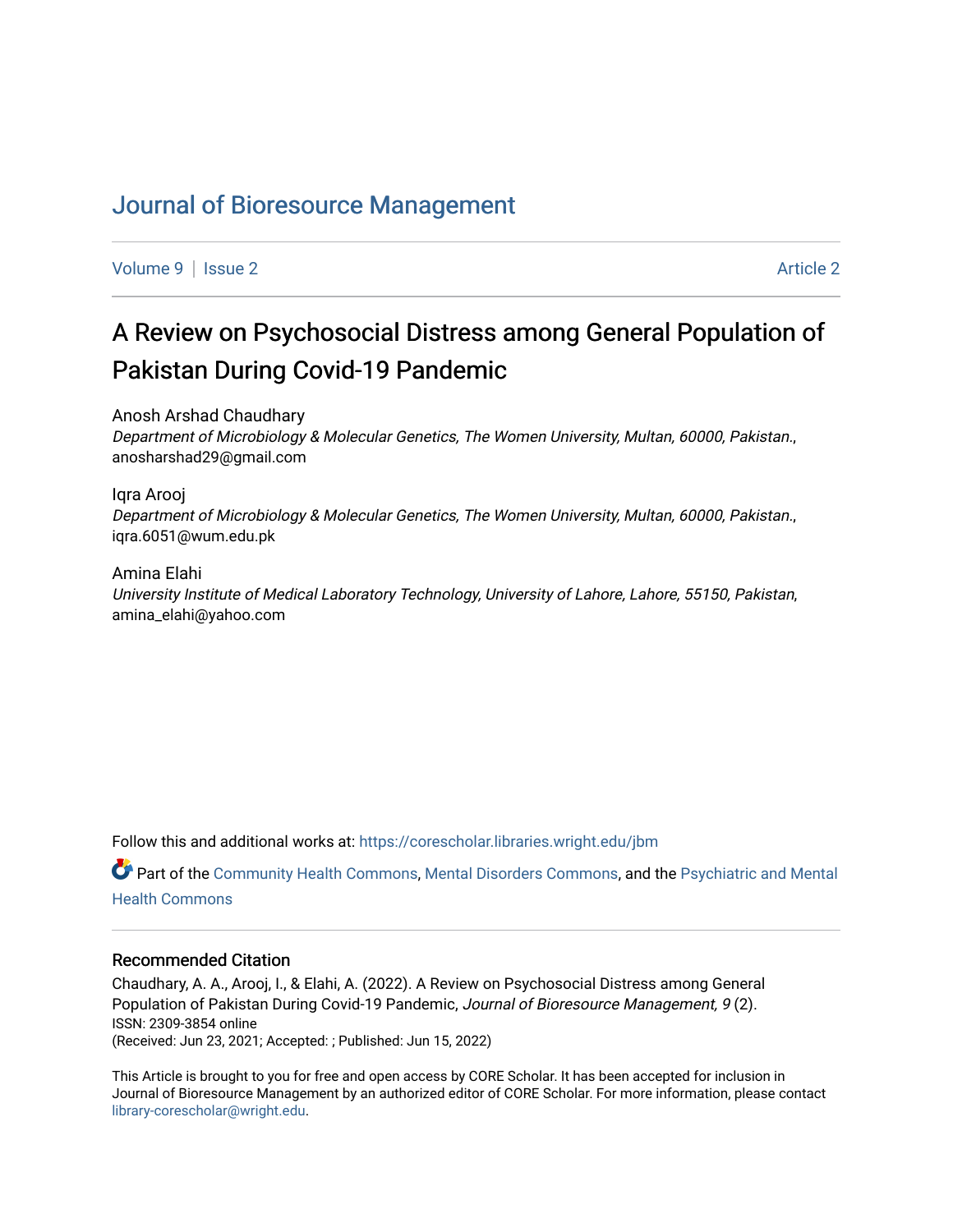# A Review on Psychosocial Distress among General Population of Pakistan During Covid-19 Pandemic

© Copyrights of all the papers published in Journal of Bioresource Management are with its publisher, Center for Bioresource Research (CBR) Islamabad, Pakistan. This permits anyone to copy, redistribute, remix, transmit and adapt the work for non-commercial purposes provided the original work and source is appropriately cited. Journal of Bioresource Management does not grant you any other rights in relation to this website or the material on this website. In other words, all other rights are reserved. For the avoidance of doubt, you must not adapt, edit, change, transform, publish, republish, distribute, redistribute, broadcast, rebroadcast or show or play in public this website or the material on this website (in any form or media) without appropriately and conspicuously citing the original work and source or Journal of Bioresource Management's prior written permission.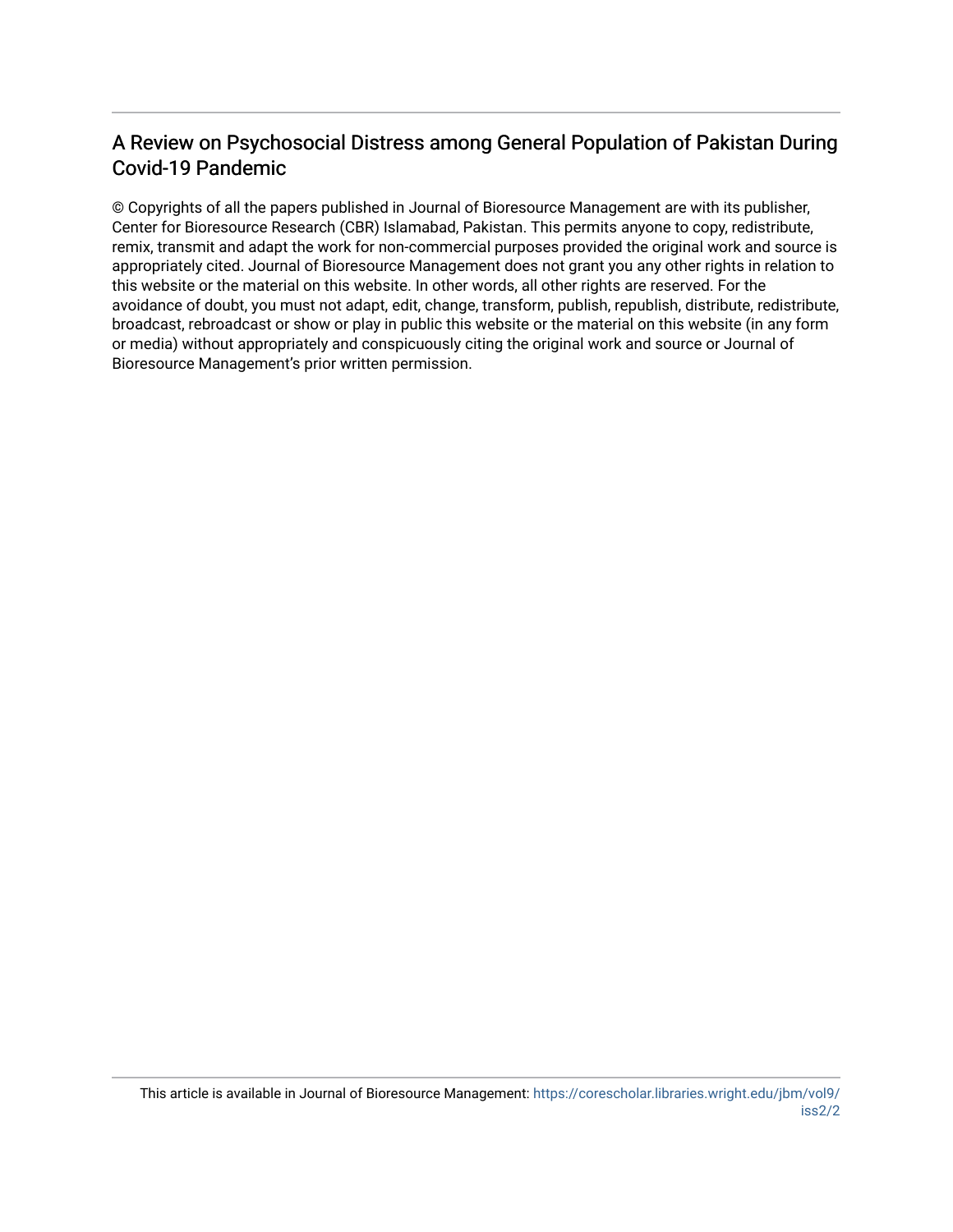#### **A REVIEW ON PSYCHOSOCIAL DISTRESS AMONG GENERAL POPULATION OF PAKISTAN DURING COVID-19 PANDEMIC**

#### **ANOSH ARSHAD CHAUDHARY<sup>1</sup> , IQRA AROOJ<sup>1</sup> ⃰ , AND AMINA ELAHI<sup>2</sup>**

*<sup>1</sup>Department of Microbiology & Molecular Genetics, The Women University, Multan, 60000, Pakistan. <sup>2</sup>University Institute of Medical Laboratory Technology, University of Lahore, Lahore, 55150, Pakistan.* 

Corresponding author's email: igra.6051@wum.edu.pk

#### **ABSTRACT**

The COVID-19 crisis in 2019 significantly impacted human life all over the globe. Psychological health of general population has been affected by the unpredictable circumstances and impulsion of living in isolation, if suspected positive for coronavirus. During COVID-19 outbreak, escalation of various types of psychosocial distresses such as anxiety, sleep disorders and depression has been observed in the general population globally. Thus, there is an urgent need to combat these issues through well planned strategies. The focus of this review is to conduct a thorough evaluation of the available research on the effects of COVID-19 pandemic on the mental status of the general population of Pakistan. We also focused on the psychosocial impact of lockdown on the general community and the significance of protective and risk variables in the development of mental conditions in susceptible groups of population. The review further evaluates the strategies which can be employed to minimize the negative impact of COVID-19-related stress and improve the mental wellbeing of general community in Pakistan by highlighting the significant repercussions of existing research studies.

**KEYWORDS:** COVID-19 pandemic, mental well-being, depression, anxiety, Pakistan.

#### **INTRODUCTION**

Clinical cases of unusual pneumonia were emerging and rapidly rising in Wuhan, China, during December of 2019, that were later  $(11<sup>th</sup>$  February 2020) regarded as Coronavirus-19 (COVID-19) by WHO. The etiological agent responsible for this pandemic was identified as SARS-CoV-2 and it was regarded as a novel coronavirus strain with 79% genetic resemblance to SARS-CoV from the 2003 SARS outbreak (Hu et al., 2020). Many countries including Pakistan placed lockdown on their population due to COVID-19 pandemic in an effort to control the outbreak. Globally, this pandemic has created unprecedented mental health concerns as a major viral epidemic in the current century. It's understandable that there's a persistent need to recognize the current epidemic biologically and physically, yet psychological and behavioral needs must still be addressed at all stages of response and administration (Corman et al., 2020). As a result, extensive psychiatric studies have been carried out throughout the world to determine the psychosocial effect of this novel illness among people. According to the qualitative analysis review, psychological science is among the top ten researched areas since the coronavirus pandemic, with the majority of research coming from China, USA and Europe. Therefore, it is a pressing demand to investigate the current phenomenon in low as well as middle income nations like ours to comprehend the prevailing situation (Tran et al., 2020). Despite a handful of surveys that have been conducted in Pakistan, a considerably greater frequency of mental health concerns in Pakistan has been recorded than in European countries (Hashmi and Saleem, 2020). Although healthcare workers and admitted patients receive therapeutic assistance, the general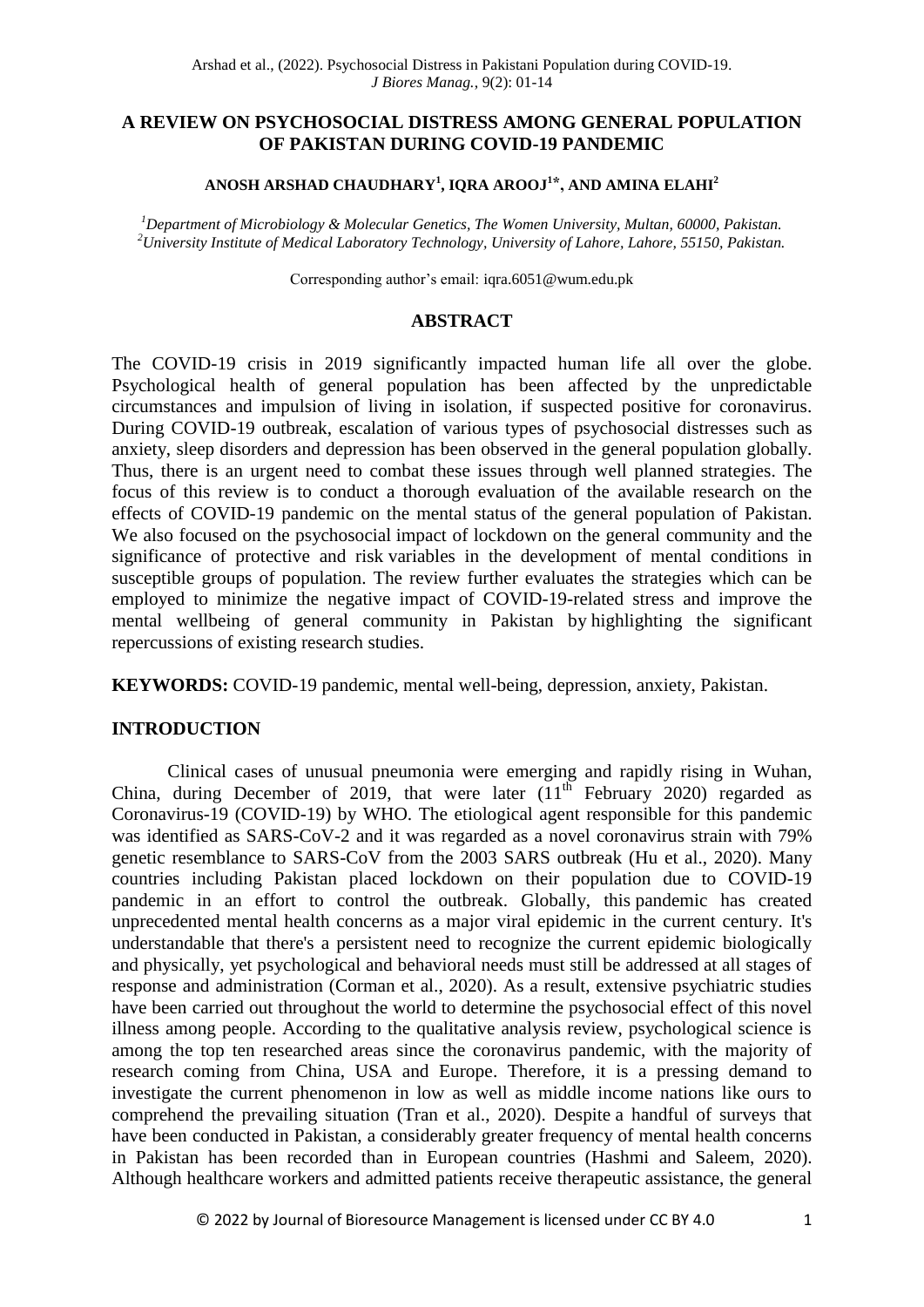population has often remained neglected regarding their mental health. Ever since development of COVID-19, several conspiracies and falsehoods regarding the disease have proliferated throughout Pakistan, causing widespread fear and concern among the common populace. Furthermore, these create greater uncertainty and dissatisfaction among the general populace. The aforementioned reasons highlight the importance of researching the psychosocial effects of the pandemic on general populace and back up the necessity for addressing mental health concerns such as the assessment of psychosocial distress and behavioral changes in the general population to be integrated into healthcare system as priority matter of concern. This review seeks to bring together recent literature on effects of COVID-19 pandemic on psychological and social repercussions and adverse outcomes in the overall population of Pakistan, specifically as a government-mandated lockdown has provided psychological and social distress for people, of which young students, healthcare workers and other vulnerable groups make up a significant portion.

#### *Determinants of Psychosocial Distress*

### *i. Depression*

Depression is a common response to rapid deterioration in one's living situation, which often involves sadness, loss of interest, low self-worth, isolation and ambiguity, among others. Whenever individuals are subjected to unpredictable situations, they feel helpless and unmotivated, which can lead to depression. In this approach, individuals who are depressed are less likely to pursue care for mental problems. During disease outbreaks, depression might become a hindrance to seeking conventional medical and psychological interventions (Wang et al., 2020). A positive correlation has been reported between depression and COVID-19 among vulnerable populations of Pakistan such as elderly people, pregnant women and patients of other diseases (Shahid et al., 2020; Basit et al., 2021; Mumtaz et al., 2021). Psychological depression has been linked to the transmission of infectious diseases in the past, and COVID-19 is no exception. The fear of getting infected as well as being isolated has caused depression among the people of Pakistan; it could be linked to the factor that Pakistanis are very sociable people and have family gatherings more often as compared to Western World. Majority of the people are not depressed because of the fear of pandemic but are psychological disturbed because they cannot be indulged in such activities which they used as anti-depressant.

# *ii. Anxiety*

Natural disasters such as wildfires, hurricanes, flooding, and storms, as well as human-caused catastrophes such as bridge collapses, aviation catastrophes, technological mishaps, and fires, produce abrupt, unforeseen, and transitory emergencies. Such threats elicit defensive reactions comparable to those elicited in unpredictable everyday circumstances (Zsido et al., 2020). Defensive responses are instantaneous reactions generated by activation in survival pathways that identify dangers and result in the sensory perception of anxiety. However, this specific danger that is coronavirus is perplexing in inducing anxiety as well as fear. Incidence of anxiety has been reported to increase in the general population of Pakistan and this rise is attributable towards the fear associated with COVID-19 (Shahid et al., 2020; Waqas et al., 2020; Baloch et al., 2021). In other words, the citizens of Pakistan have previously faced many natural as well as political disasters which were probably far worse than the current situation. The recently documented increased rate of anxiety among population of Pakistan could be linked to false information provided by social media and belief in it because of lack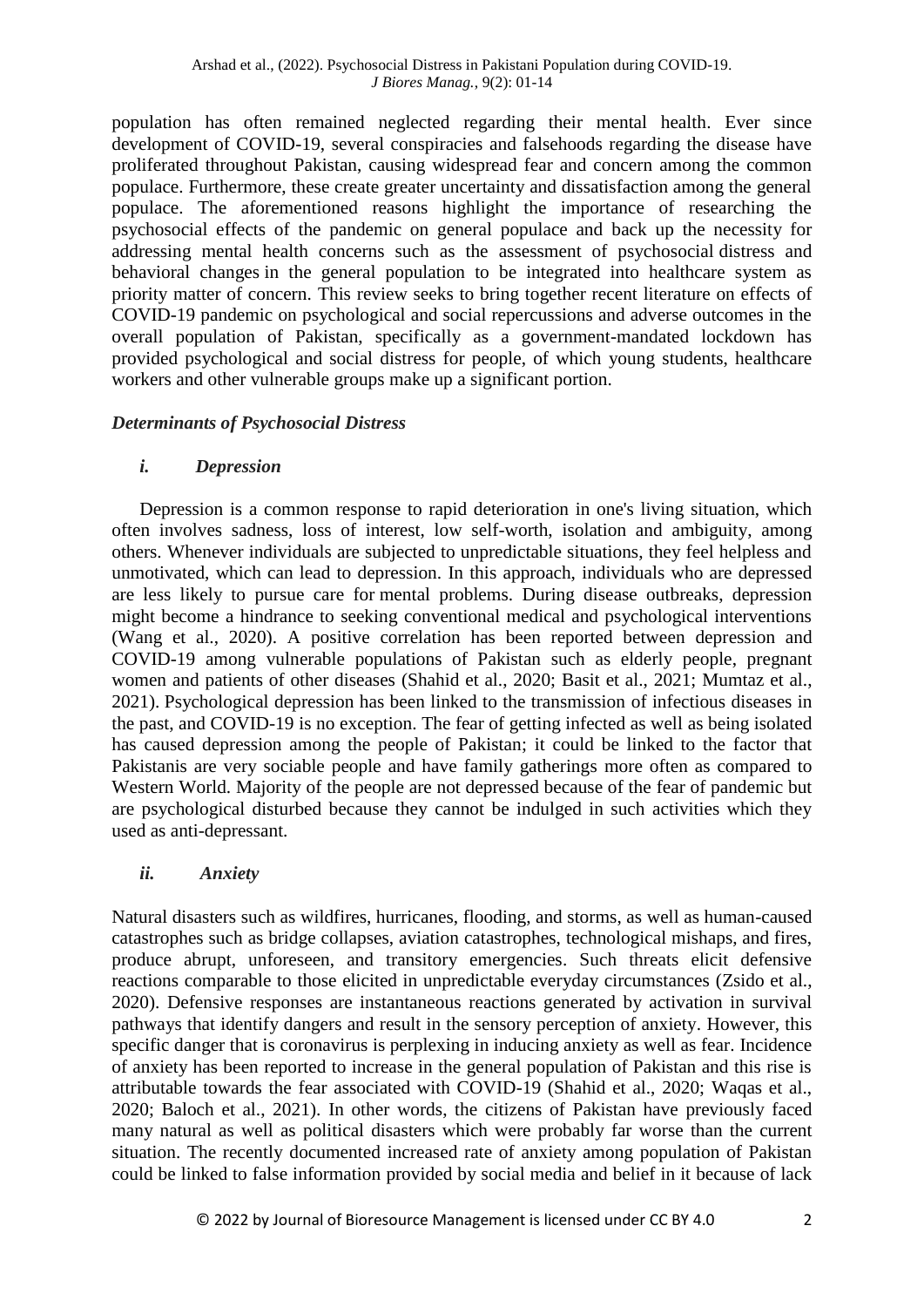of medical knowledge. Though Government has started awareness campaigns to let people know the medical and all other necessary information but ironically, people of Pakistan, in general, tend to believe folklore than the Government or medical professionals.

#### *iii. Stress*

COVID-19-related psychological distress is expected to have a significant role in the rise in devastating mental state. Stress perception has been linked to a variety of negative psychosocial effects. Judging by the current pandemic's unpredictability, disconnection, and additional duties, COVID-19-specific psychological stress might be significant to investigate in the context of long-term mental health effect. While the experience of coronavirus is likely to create severe stress in itself, the condition of chronic stress related to this epidemic may worsen these psychological issues. Reportedly, the general population of Pakistan without any prior history of psychological morbidity has been experiencing stress during COVID-19 pandemic (Riaz et al., 2020). An alarmingly high prevalence rate for stress has been described among students of dental institutes across different provinces of Pakistan (Raja et al., 2020). Further survey-based research is needed in Pakistan to study the prevalence of stress among different populations of Pakistan and its predictors and modulators which must be specifically based on differences arising due to demographic and socio-economic factors like age, gender, occupation, social class etc.

# *iv. Insomnia*

Although sleep disorders and psychological discomfort are to be expected in consequence to psychological distress, the long drawn social restriction and alienation experienced during this pandemic adds new aspects to the situation, which may account for the higher frequency of sleep disorders. Having good sleep is a very important contributor towards the mental well-being of individuals during COVID-19 (Khan et al., 2020). Undoubtedly, the social seclusion has disrupted habitual behaviors that normally regulate our sleep wake cycle. By the peak of the epidemic, young individuals went to bed late and woke up late, according to a research, which most likely contributed to a phase delay kind of insomnia (Morin and Carrier, 2021). Disturbances in sleep quality have been particularly stated among Pakistani individuals who are spending substantial time using social media in the pandemic era (Anzar et al., 2020). These indicators might be utilized to identify groups at high risk of psychological suffering so that personalized remote and in-person therapies could be provided. Insomnia may or may not be linked to COVID-19, directly. It is possible that sleep wake cycle of people has been disturbed due to restricted timings for opening of public places and online work schedules which, in turn, is making people emotionally agitated and psychologically disturbed.

# *v. Others*

The quantitative and attributed hazards of economic recessions during COVID-19 are predicted to have a major impact on everyone's mental wellbeing. According to literature, job loss and unemployment have a major negative impact on psychological health issues which function as facilitators of attempted suicides and accomplishment. The majority of Pakistani instances are clearly tied to the economic slump brought on by the shutdown (Mamun and Ullah, 2020). The recent suicide incidents from Pakistan were causing alarm not just in Pakistan but also in other poor and underprivileged nations throughout the world. The current studies from Pakistan's neighboring states, such as Bangladesh and India, have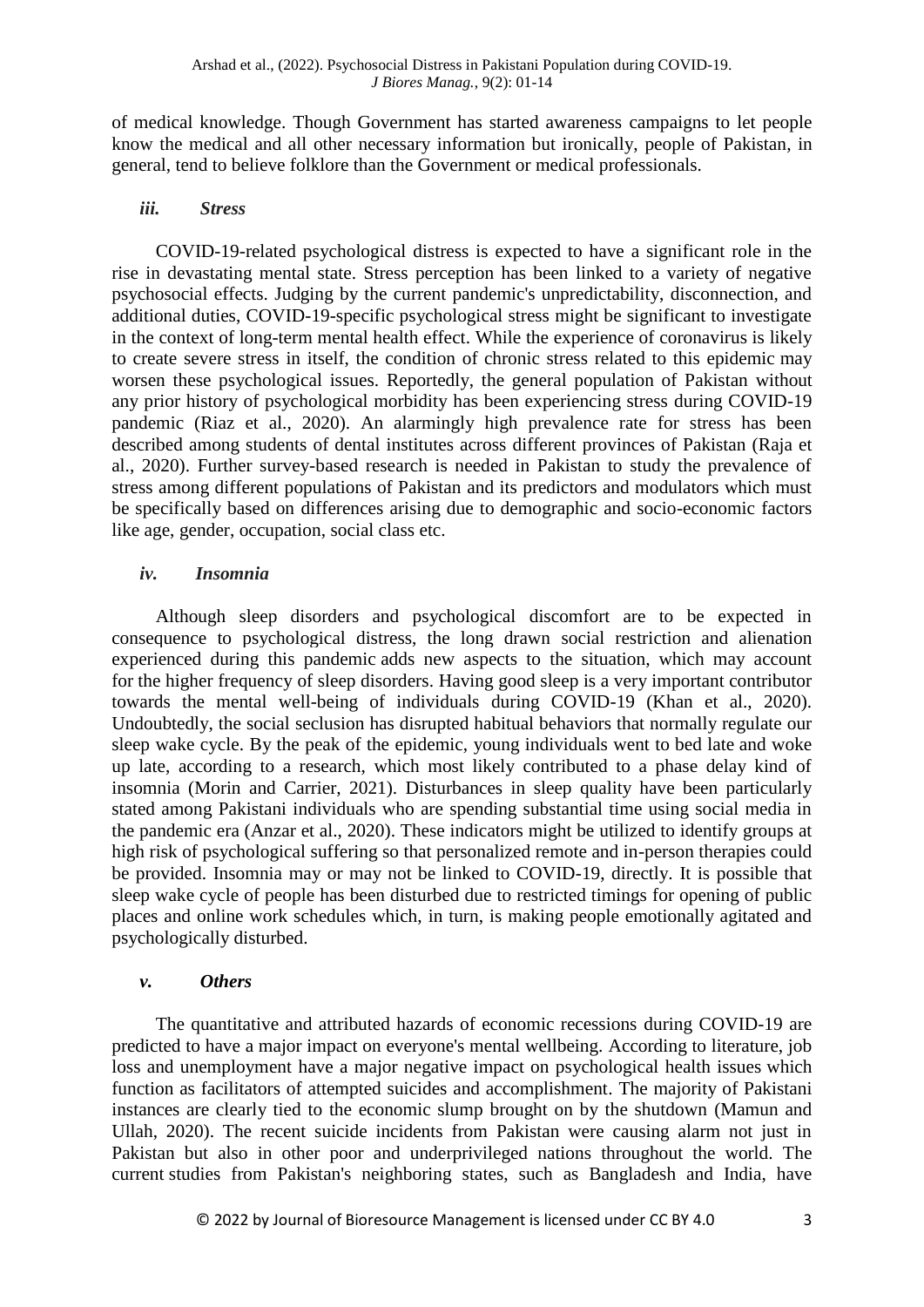suggested that the first COVID-19 suicides were motivated by financial stress, social boycott and frustration caused by fear of contracting infection [\(Bhuiyan et al., 2020\)](https://www.ncbi.nlm.nih.gov/pmc/articles/PMC7212955/#b9015). A nonrepresentative research found that social isolation and alienation, as well as economic distress, are all factors that contribute to suicide (Thakur and Jain, 2020). In order to understand the link connecting epidemics, suicide, and suicidal behavior in Pakistan, further investigation is needed (Mamun and Ullah, 2020). Additional studies with improved analytical aspects, observational research, and a concentration on suicide as the primary result might allow for thorough knowledge and definition of the scale of this problem. Extensive research is required in this area so that provision of psychological help to people of Pakistan may become possible.

# *Vulnerable Groups of Population*

Different groups of populations have encountered several challenges due to the consequences of coronavirus pandemic and some have been particularly vulnerable. For instance, youngsters who were already dealing with mental health concerns have become more vulnerable to the circumstances, and we're already talking about the long-lasting impact on youngsters as a consequence of education cuts, physical separation restrictions and isolation, as well as many other unplanned life changes. Many colleges and other educational institutions all around the world have taken various precautionary measures to prevent the spread of disease among students and teachers, such as closing buildings or laboratories, cancelling courses, adopting online classes as well as examinations etc and some institutes even postponed some trainings (Naser et al., 2020). In general, individuals who are more sensitive to mental problems are more quickly triggered by triggers like social detachment resulting in more frequent problems.

#### *i. Healthcare workers*

Clinicians and other frontline healthcare care professionals are at a particular risk of getting infected in comparison to the general population because they are in constant communication with infected patients and experience more mental stress. Healthcare workers must be equipped with personal protective equipment (PPE) to safeguard themselves from infected individuals. But, owing to insufficiency of protective equipment in Pakistan, healthcare workers have been compelled to perform without it, resulting in job-related stress among them (Arshad et al., 2020). Pakistan, being a developing country, lacks basic necessities in the health care sector. From the outset of pandemic, general population of Pakistan was advised to stay home to stay safe, however, the healthcare staff were the frontline workers serving the people. They were as stressed and anxious as the general public but their mental health was completely ignored. Most people expect that healthcare workers provide psychosocial help ignoring the fact that they themselves may need it as well. Therefore, they should be considered as the first ones who deserve to receive psychological help.

### *ii. Students*

Past research has shown that the phenomenology of separation anxiety disorder in adults is comparable to that of children and adolescents. While leaving school, college students who are close to their friends may experience separation anxiety. Potential challenges during the COVID-19 pandemic, such as conflicting household routines, alterations in sleeping and eating routines, isolation from companions and solitude may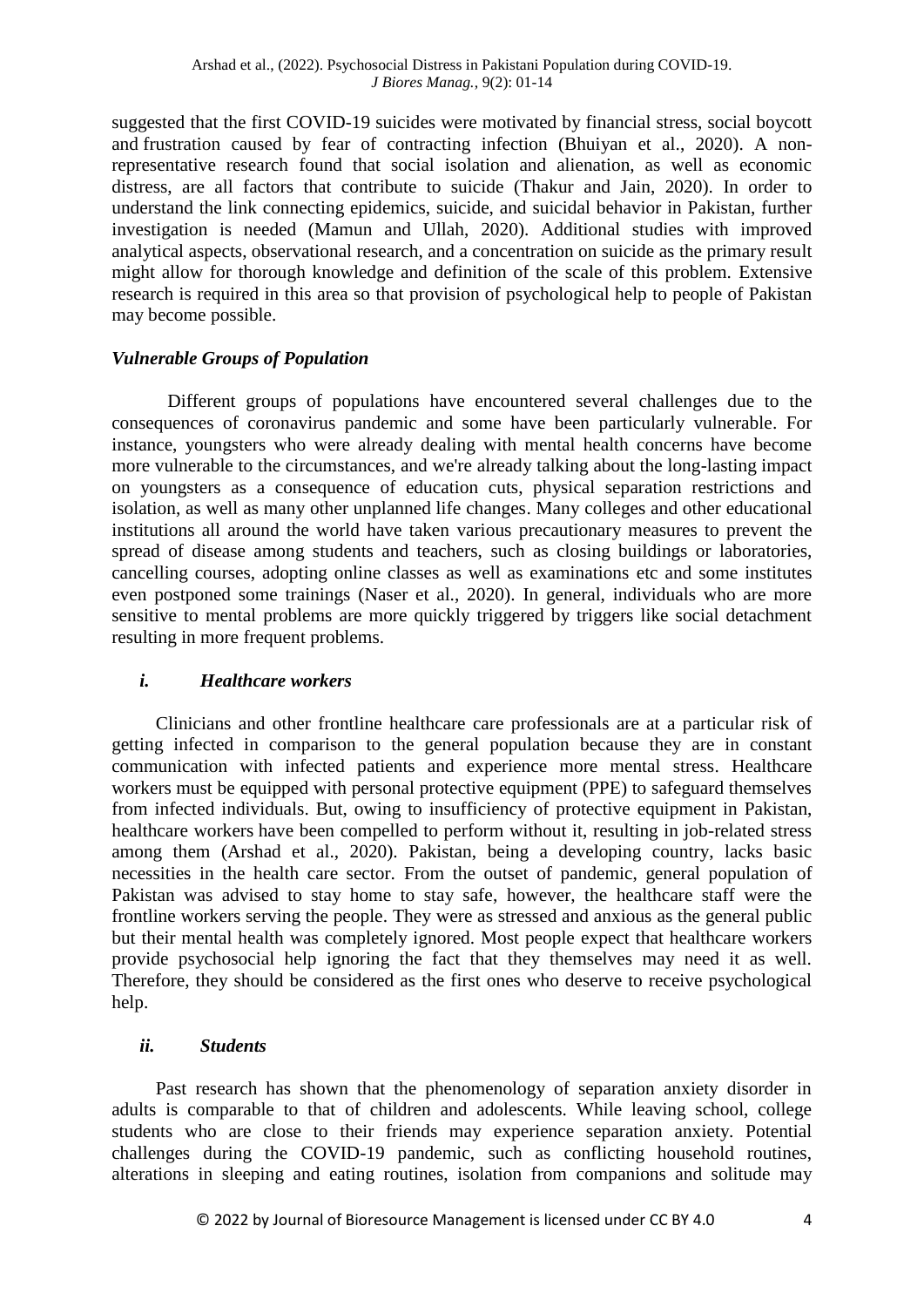negatively impact students (Yang et al., 2021). Psychological disorders are more difficult to identify and manage, especially in an atmosphere where students do not choose to seek social help. It has been reported that particularly due to closure of educational institutes and stressors associated with online learning, students in Pakistan are facing problems regarding their mental well-being (Baloch et al., 2021). Students are generally more prone to developing psychological stress as compared to general population and closure of educational institutions due to COVID-19 has intensified their stress. This could be linked to imposed transition to online learning and associated difficulties. Also, the uncertain situation regarding exams etc has placed a question mark on their future career. Lockdown also forced students to stay at home for more than a year and their mental health during this time period was disregarded. Educational institutions and teaching staff must have been provided awareness to deal with psychological issues of students in such circumstances.

### *iii. Educators*

Unfortunately, most educators experienced potential challenges as a result of COVID-19's sudden emergence such as a scarcity of online-teaching knowledge, a shortage of time to train for distant learning courses, and finding out how to leverage assistance from online education teams (Bao, 2020). When colleges and universities reopened, a large number of instructors showed signs of anxiousness, stress, and depression. Furthermore, female educators were shown to have more signs of psychological distress than male educators (Li et al., 2020). One of the explanations for the fact that instructors have experienced emotional exhaustion with children could be the hard workload mixed with the stress of performing family care tasks. Since having a family might just have contributed to the heightened stress faced during the epidemic, it is important to remember that the learning gained by younger generations during this period of distress will influence the future of the society (Ozamiz-Etxebarria et al., 2021). Major reason of psychological distress among the educators of Pakistan could be the lack of cooperation by authorities of education institutions. This situation was completely novel for such authorities as well and most of them had no idea of how to deal with it. Hence, they completely ignored the psychological health of educators who were feeling stressed because of the pressure placed on them from authorities as well as their students.

# *iv. Elderly people*

In young people, dependence on social media may serve as a resource to combat depression and boredom, but older people's needs for psychological interaction, creativity, and everyday functionality remained unsatisfied. Digital technologies and online platforms are now being used to establish an online social support network and a feeling of connection, however the differences in accessibility and comprehension of these contemporary technologies are making the elderly populace more vulnerable (Rana et al., 2020). The mass confinement and transportation restrictions have undoubtedly limited older adults' activities such as regular walk-and-talk inside the playground, old friend meetings, volunteer facility and socioeconomic care as well as congregational meetings. Pandemic-related fear has shown positive association with depression among elderly individuals of Pakistan (Mumtaz et al., 2021). In consideration of consistent and efficient psychosocial crisis response, the psychological state of the older population has received inadequate and insufficient concern. In contrast to Western countries, the most common leisure activity practiced by elderly people of Pakistan is socializing, which was the first thing banned by the Government of Pakistan during this pandemic. The pandemic restricted elderly people to their homes which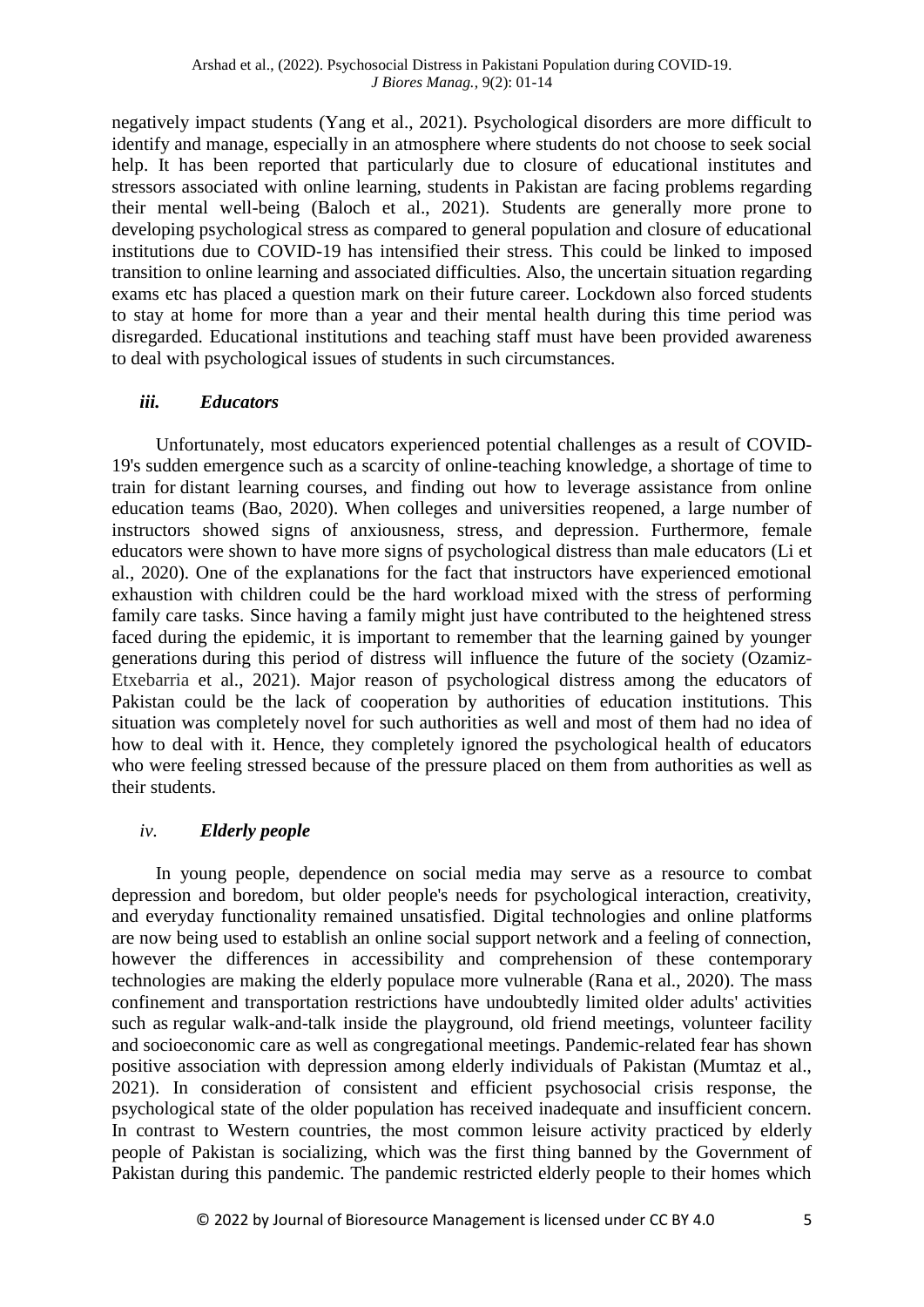could be the reason for increased psychosocial distress among them. However, further survey-based research is needed to ascertain this speculation.

## *v. Infected Individuals*

People who have been diagnosed with COVID-19 are likely to be scared and worried, for obvious reasons. Despite a stated mortality rate of around 15% in certain nations, the common public seems clearly frightened of acquiring the infection (Baud et al., 2020). Whenever individuals have been diagnosed with infection, their fear level might escalate as their emphasis switches to self-preservation. Some hospitalized individuals seem to have minor or no symptoms however, they were only hospitalized because they tested positive. In such patients, admittance might have been a source of anxiety. Debilitating symptoms may also cause individuals to be anxious. Furthermore, they must contend with the possibility of a shift in doctors' as well as other healthcare workers' attitudes towards the manner they are evaluated and examined. Patients seeking assistance may experience rejection from healthcare workers who are intending to safeguard themselves against contamination by restricting contact and screening (Ma et al., 2020). All these factors have been studied to trigger anxiety and depression among the infected patients admitted to hospitals.

#### *vi. Others*

Most of the research in psychological distress and illness has indicated that females are more likely to report mental illness as compared to males. A recent study, however, described an unusual finding that males reported greater rates of anxiety which can possibly be explained based on certain factors (Majeed et al., 2021). In Pakistan, males have greater interaction with social community outside of the home which can increase psychological distress in two ways. Firstly, the probability of developing infection is greater for those going outside and interacting with other individuals due to greater exposure. Secondly, the requirement to go out reminds about the situation where it no longer remains possible to make-believe that all is normal. In addition, research has indicated that males have greater probability of experiencing severe symptoms and mortality rate in them is greater than in females (Salman et al., 2020). Additionally, during the COVID-19 epidemic, many studies identified symptoms of psychological distress among the normal population, especially among those who come into contact with infected patients (Arshad et al 2020). People who have had family members and friends diagnosed with the infection and have experienced the trauma with them are likely to experience depression, anxiety and post-traumatic stress disorder. As the people of Pakistan rely on their families in almost every aspect of their life, so the fear of not being able to look after and connect with their family members, if they got infected, could have added to their concerns.

# *Contributors of Psychosocial Distress*

Mental health is so important to overall wellbeing that psychological problems can cause operational limitations lowering people's standard of living, raising healthcare budgets and harming interpersonal connections. Rise in mortality and infection rates are in parallel with psychological stress. Apart from that, whilst true information is scarce, false information remains freely accessible. Considering that several issues about the pandemic remain unsolved, researchers presume that stressful occurrences diminish individuals' sense of safety, reminding them of mortality and negatively influencing mental health. Several factors have contributed in this regard and some of these are discussed below.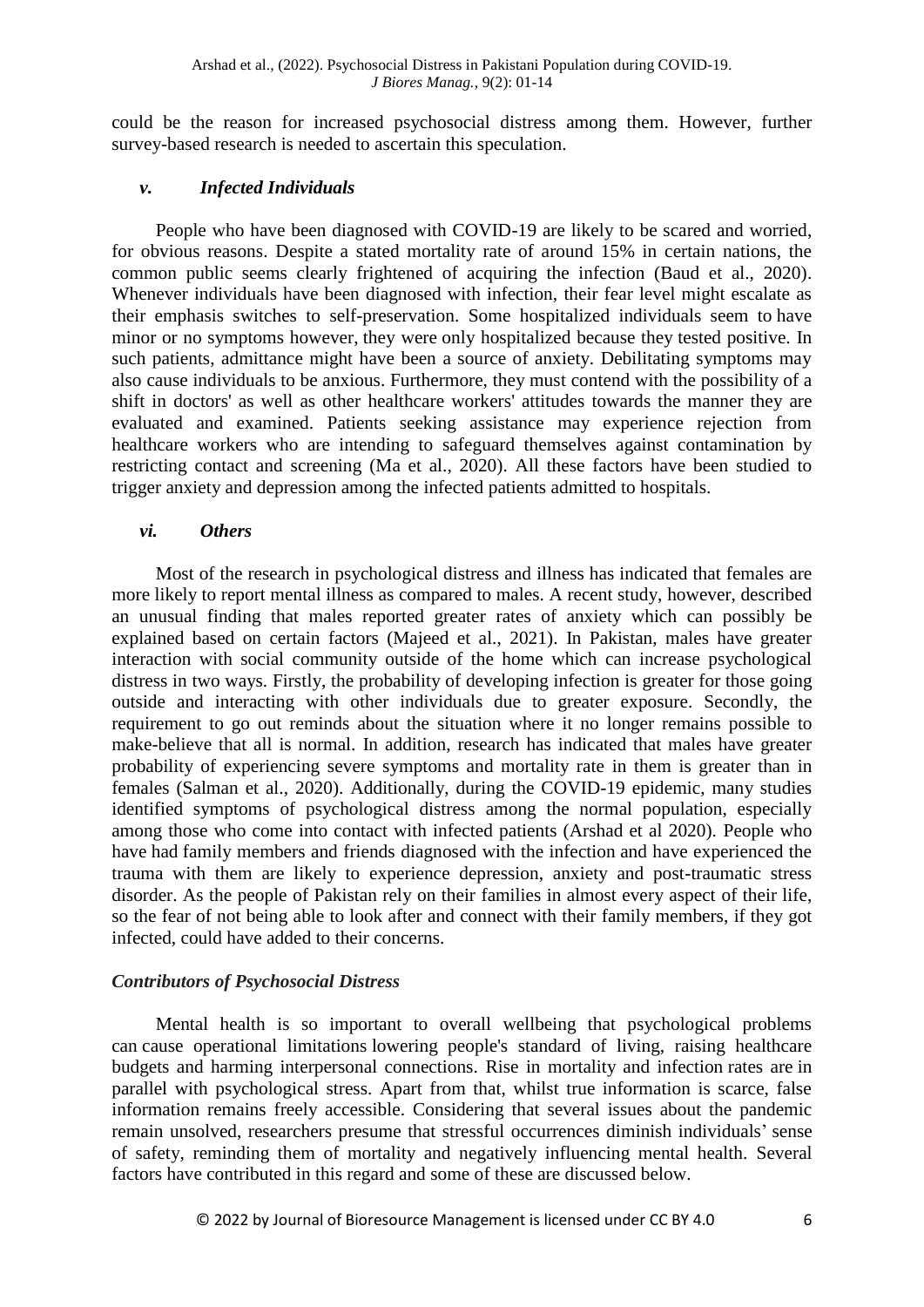## *i. Self-isolation and lockdown*

At the collective stage, the COVID-19 pandemic, which caused self-isolation and pervasive social separation, has posed a threat to all facets of mental hygiene, nutrition, emotional distress, psychosocial and social welfare (Mukhtar, 2020). Domestic violence, bullying, depression, suicidal feelings, dysfunctional marriages and family environments, financial insecurity, ill health and many other problems are the consequences of social isolation. People's sovereignty and environmental mastery may be questioned as a consequence of the lockdown's restricted campaign. Limitations to personal growth threaten the public's emotional well-being in society (Lima et al., 2020). As socialization and social activities are highly valued in Pakistani culture and individuals place a high emphasis on interpersonal connection, various everyday routines were disrupted as a result of the deployment of lockdown raising individual's emotional stress (Majeed et al., 2021). In Pakistan, where people are very cordial, restricting them to their homes is definitely a major factor for the increased psychological distress. When people are not allowed to meet their friends and family members or have social gatherings, this adds to their distress in one way or the other as a lonely person tends to be more depressed. Pakistanis are not used to living isolated life so, surely, this has affected Pakistanis more as compared to the Western world. The Pakistani government tightened border controls and introduced social distancing policies in the aftermath of the outbreak; as the number of cases locally and globally rose, the Pakistani government implemented a partial lockdown in the country in March of 2020 (Mumtaz et al., 2021). When the economy came to a halt, many employees were laid off or furloughed, resulting in employment losses. With lengthy lockdowns, limitations on public life and concerns over work stability, the population has a likelihood of developing psychiatric problems like fear, fatigue and depression.

#### *ii. Social Media*

Considering the usefulness of media in disseminating critical information through periods of mass trauma, recent studies have found that catastrophic media coverage might lead to negative mental health effects (Zhao and Zhou, 2020). The usage of social media, as compared to conventional media, was linked to higher levels of detrimental impact in terms of anxiety, depression and stress. Observing heroic deeds, expert talks, and understanding of the viral infection and treatments, on the other hand, were linked to higher beneficial impact and therefore less anxiety. According to the findings, social media usage and increased social media engagement were linked to bad psychosocial consequences whereas conventional media content was linked to favorable psychosocial outcomes (Chao et al., 2020). Social media has become first and foremost source of information for the people of Pakistan and people tend to believe everything that is posted on social media. General public spreads news by social media and people post false information every day without deliberating. It is such a matter about which government can't do anything. During lockdown, whenever people turned on their smartphone, they saw pictures of dead bodies of the people who have died due to COVID-19 on the road in miserable circumstances, many of which were definitely fake but this caused anxiety, distress and depression.

# *iii. Financial Challenges*

Financial limitations and demands also added to the emotional challenges since a substantial proportion of Pakistani community works in private sector or has been employed as a daily wager, with 24 percent of the community struggling to make ends meet and 38.8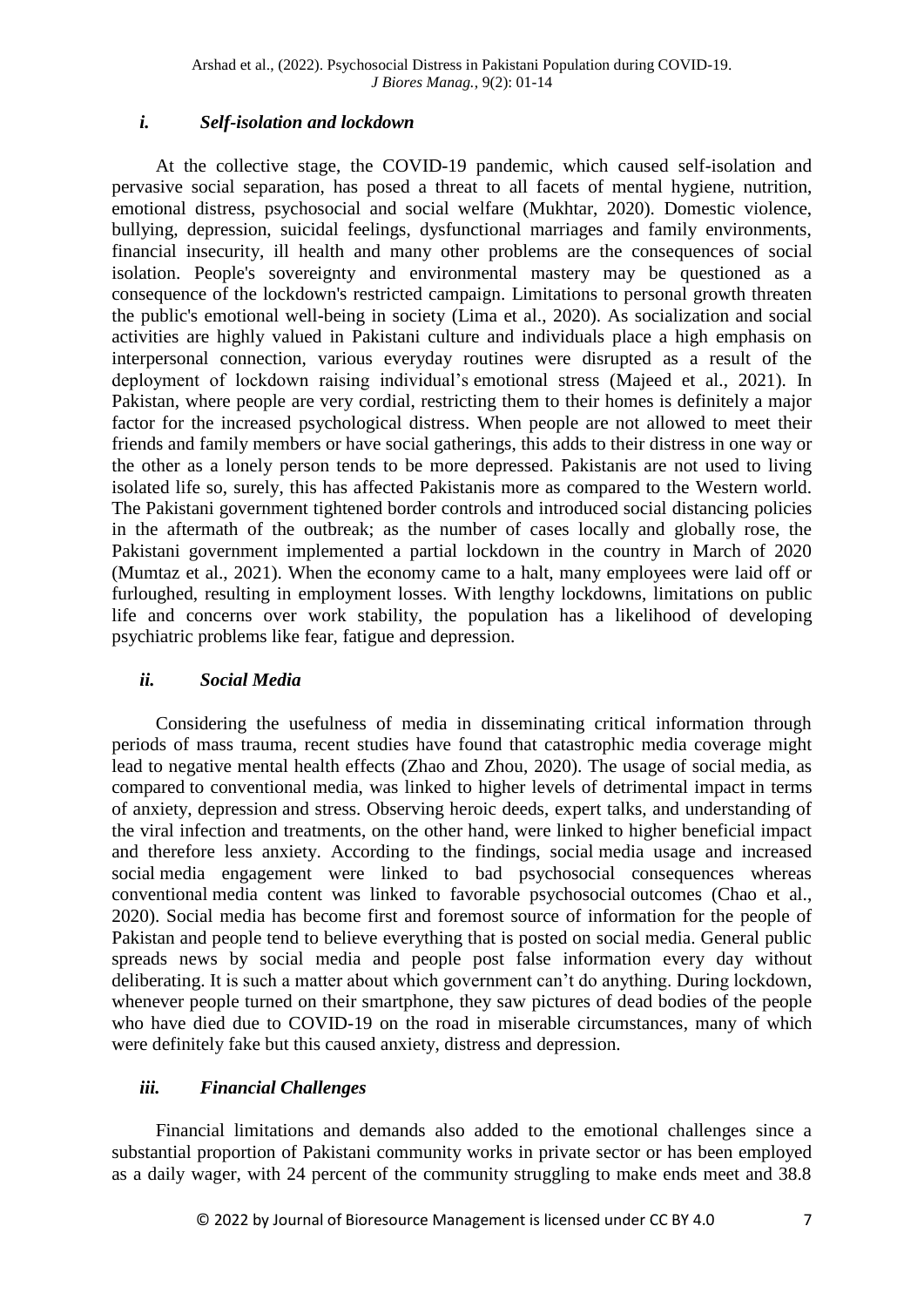percent of the population being unemployed (Mamun and Ullah, 2020). As a consequence of lockdown, the country's economic operations came to a standstill. Many people either ended up losing their jobs or have seen large pay cuts, adding to their already precarious financial situation and leading to an upsurge in suicide attempts (Salman et al., 2020). When Government imposed lockdown, several markets, educational institutions, restaurants and other public places were completely closed. Many daily and monthly wagers as well as people working in private and semi-government sectors faced huge financial challenges and most of them even lost their jobs. Government should have made strict rules for such sectors to ensure job security and payment of wages to such employees but no attention was paid to this matter. A nationwide survey should be done to comprehend and address the sufferings of people of Pakistan working in private sector.

# *iv. Others*

Several other factors have also contributed towards increase in prevalence of symptoms associated with psychosocial distress and these stressors include, but are not restricted to, pregnancy, close contact with affected individuals, feeling of job insecurity, loss of loved ones as well as managing work from home especially for mothers (Boyraz and Legros, 2020). If people seek psychological help on time, the outcomes of psychological distress can be prevented. However, in a country like Pakistan, people rarely seek psychological help because they are not aware of the significance of maintaining mental health. Also, speaking on mental health is considered as taboo in Pakistan due to which people find it difficult to receive psychological support.

# *Coping Strategies*

Through reframing the condition to enhance emotional wellbeing via thoughtfulness, individual development, development of endurance, coping skills, maintaining mental hygiene, nurturing optimistic feelings, and dealing with negative emotions by behavioral change, communities may respond to the negative outcomes in present scenario. Policymakers should create and enforce some important programs to protect and heal people from the debilitating psychological and mental health effects of pandemic as soon as possible. Some suggestions in this regard are discussed now.

# *i. Online support and psychotherapy*

The significant increase in mental health issues during the coronavirus epidemic has had quite a negative impact on the sector of public health as well as on the economy. Innovative ways must be used to substantially enhance mental care delivery capabilities in order to fulfil the massive and growing demand for mental health treatment. Increasing the number of mental health care professionals or their working hours is not a realistic approach in the short term, however, enhancing their efficiency and accuracy may be a realistic alternative. Offering psychotherapy digitally and remotely, that has been proved to be effective and clinically beneficial, could be a smart way to meet this increasing need (Alavi et al., 2020). If this type of healthcare provision is shown to be practical, it has the potential to double the number of people who can be treated as well as to expand access to healthcare without compromising treatment quality. These online mental healthcare services, on the other hand, are not commonly accessible in low as well as middle income areas of underdeveloped countries. The majority of the population are unfamiliar to its use making it a difficult challenge for the administration and healthcare professionals to provide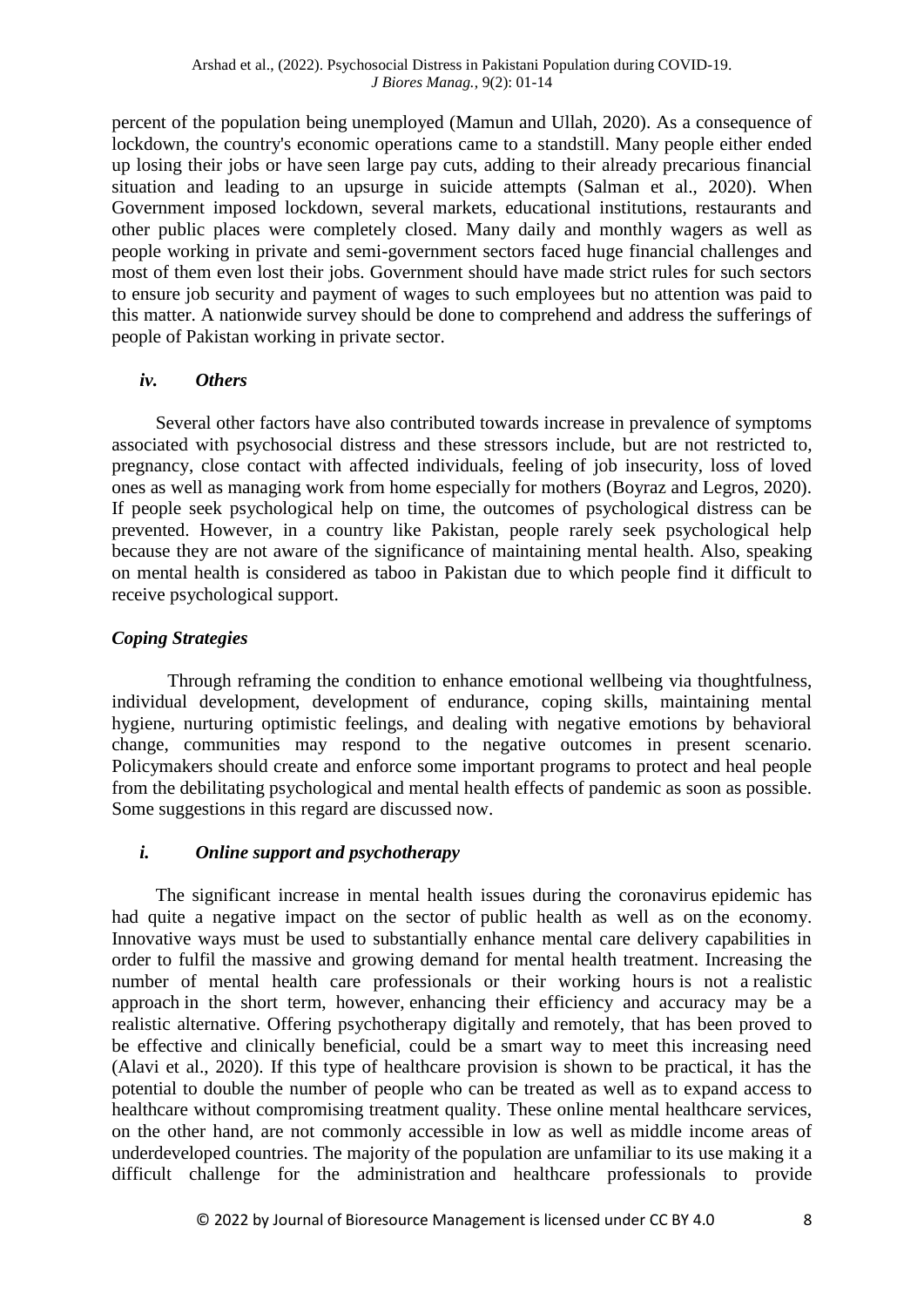psychological health assistance to the population (Hopman et al., 2020). Government of Pakistan should develop a portal where people can interact with psychologists hired by the government or providing voluntary services. These psychologists should provide psychological help to people having increased symptoms of stress and anxiety. Alternatively, government can devise a plan where all institutions may independently hire psychologists to provide psychological help to workers, educators as well as students.

# *ii. Awareness Campaigns*

Since all initiatives have been directed at researching the etiology, disease manifestations, propagation mechanisms and treatment of the COVID-19, minimal attention has been paid towards the consequences in terms of individuals' mental wellbeing as well as ways to avoid social stigma. The current scenario necessitates public awareness, which may be useful in dealing with the crisis (Javed et al., 2020). Considering increased social recognition and much needed de stigmatization in recent times, more individuals are accessing care for frequent psychological disorders. Digital awareness campaigns should also be explored as a way to reduce self-medication without consulting a professional (Islam et al., 2021). Social media providing tons of false information every day is having a negative impact on public's mental health and to reduce this effect, government and other nongovernment associations should spread authentic information and negate the negative messages. The government has been cooperating with WHO in spreading public service messages related to prevention and treatment of COVID-19 but the scope of this information needs to be expanded to include ignored areas.

# *iii. Mental Support for COVID-19 Patients*

Investigating the correlations of depressive episodes as well as how individuals react to COVID-19 is critical considering the possible influence of infection on emotions and probable linkages between how people respond to the infection and recover from it. This type of data could aid in policymaking, prevention, and therapeutic initiatives. Depression is very common among individuals who are suffering from infection, especially those who are recently diagnosed and those who are experiencing severe symptoms, highlighting the importance of periodic monitoring and treatment of psychosocial distress in this community. Virtual psychosocial counselling could be one way to alleviate depression in persons who are separated from their friends and family (Mukhtar, 2020). Mental support is very crucial for COVID-19 patients and selective efforts are required to deal with the psychological issues concerning the mental health of those who have suffered from this disease. All hospitals whether public or private should appoint clinical psychologists to provide psychological help concerning the prevailing conditions. Paramedical staff are putting efforts in taking care of the COVID-19 patients in Pakistan but psychologists are required to assist them in this regard.

# *iv. Use of Conventional Media*

Through the times of national crises, media should assure that crisis information is communicated to wider population in a timely and professional manner and failure to do so will undoubtedly cause uncertainty, dread and worry. Studies show that conventional media contents including self-defense advice might be beneficial to citizens during this epidemic by improving proactive response and preventative strategies, giving individuals more control. Past research has suggested that the conventional media has a constructive influence in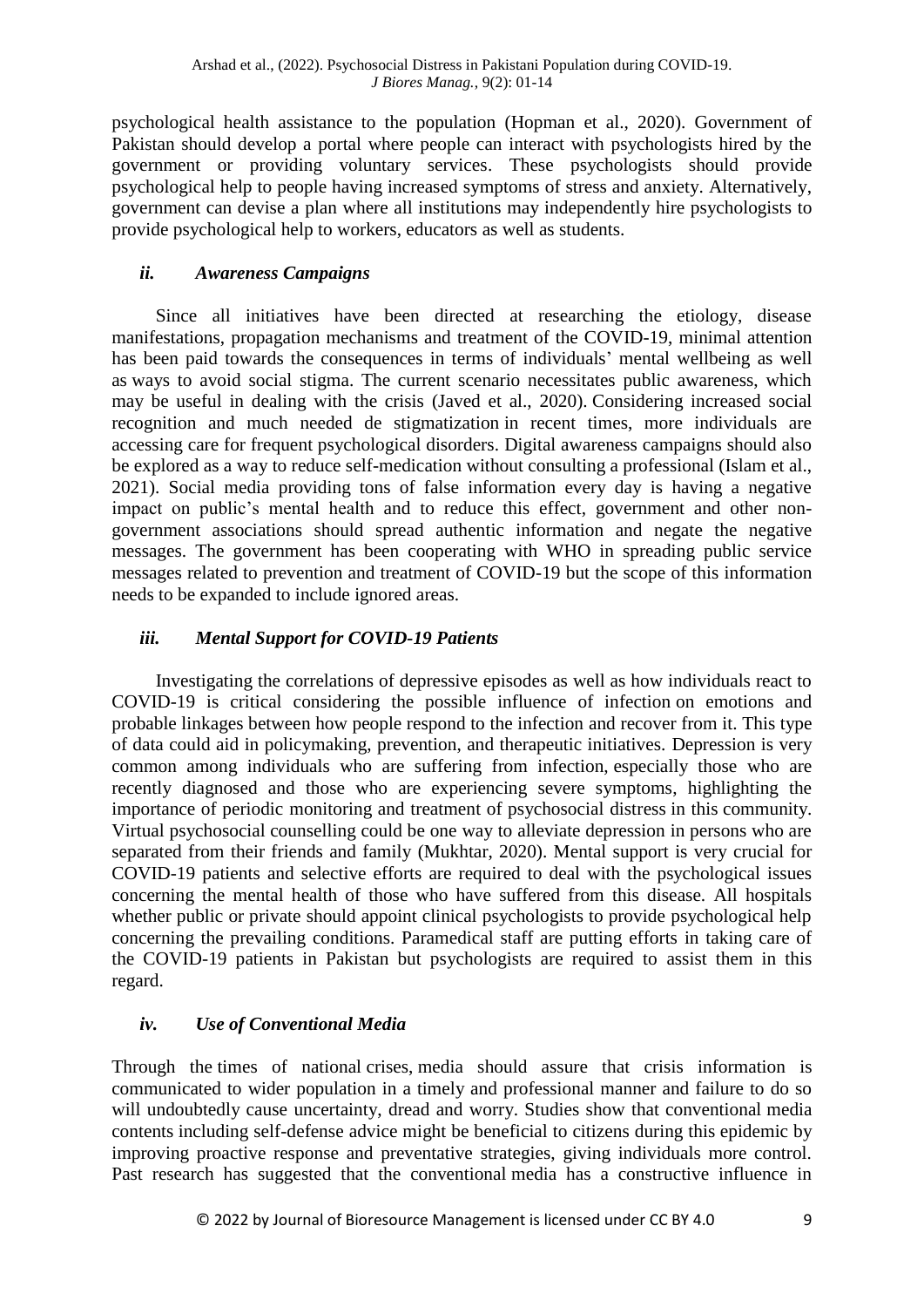dealing with the aftermath of catastrophes by educating, informing as well as facilitating dialogue among individuals. During epidemic, social networking has emerged as the most integral means for disseminating information with unrivalled pace, reach and persistence, particularly for young individuals (Zhao and Zhou, 2020). However, in Pakistan, social media is doing more harm than good. Instead of spreading positive messages and providing awareness about mental health, it is leaving a very negative impact on the minds of general population of Pakistan. People using social media should play a positive role and instead of spreading false information, they should help the society by spreading hopeful and optimistic information. They should also try to disseminate awareness regarding practices that can be used to maintain mental health. Government should also devise strategies to limit sharing of false information which could provoke psychological distress among general population. Hence, social media can play a variety of positive roles in information exchange which include spreading health-related proposals, facilitating communication and providing psychosocial first aid by displaying social perceptions, insights and perception of the disease.

# *v. Policies of Government*

During 2009, the WHO Assessment tool for Psychological Health Systems presented a report on Pakistan's mental health system, which revealed grave economic, organizational, and operational shortcomings. Mental health received only 0.4 percent of the government's total health-care spending. Since then, no substantial changes in the policy have been undertaken, despite the fact that the prevalence of psychosocial disorders has persisted to increase throughout all genders and age groups (Hashmi and Saleem, 2020). Pakistan should implement a psychiatric crisis management program to reduce the psychosocial distress and adverse mental health effects of COVID-19 pandemic in a timely, reliable, and productive manner (Rana et al., 2020). The government of Pakistan has been dealing with the pandemic based on the experiences of other countries. Government has made policies to restrict the spread of pandemic and has been cooperating with WHO since the very first day. Government also arranged separate wards for the treatment of infected individuals. However, the government has not made any policies to deal with the increasing psychological distress nor has it shed light on the mental issues arising during pandemic particularly with reference to the local culture and environment. The government of Pakistan should make policies to deal with psychosocial outcomes of this pandemic and train counselors and psychologists along with doctors and paramedics to deal with the patients in order to reduce stress among them. Apart from this, government of Pakistan should also use different channels such as media to deal with the psychosocial distress among the general population of Pakistan and provide psychosocial therapies as part of its healthcare system.

#### *vi. Others*

Psychotherapists, trained as well as knowledgeable mental health professionals, and psychologists may offer empirical insights on superstitions, rumors, conspiracy theories, misconceptions, fake news and misinformation in order to normalize communities' understanding of mental health problems, to optimize mental hygiene through internet channels and more (Banerjee, 2020). Adopting novel habits such as increasing physical activity, practicing self-observation or meditation, learning new languages, gaining knowledge of books as well as podcasts and expressing appreciation can help the people to cope with depression and anxiety during this period of lockdown (Mukhtar, 2020). People should try to follow the same routine of sleeping and waking as they would follow in regular days as this can reduce the level of psychological disturbance among them. Educational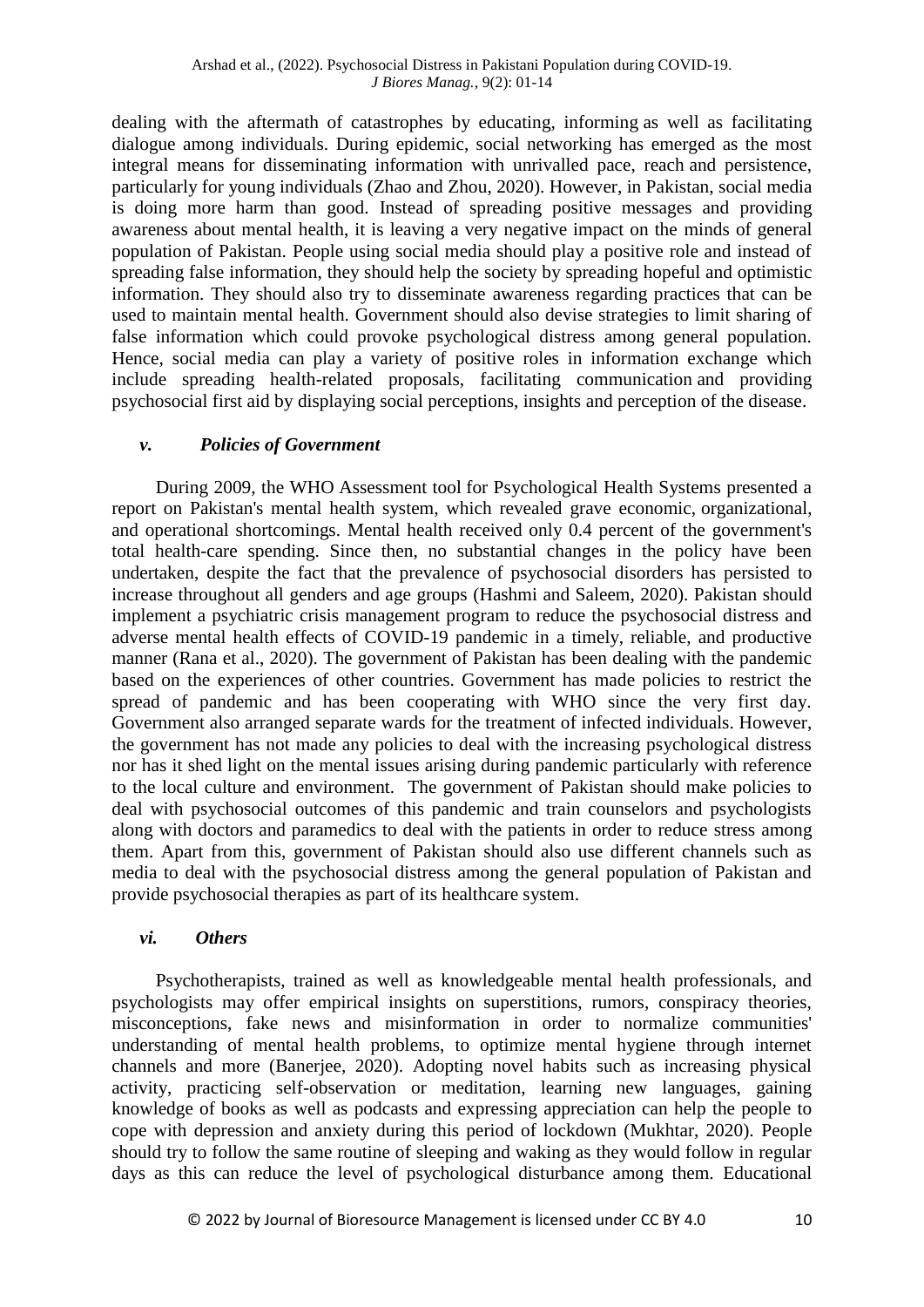institutions must appoint qualified advisors or counselors to assess students' psychological state. Mentoring counselling and chat groups, overseen by a psychotherapist and an educational specialist, can also assist students in openly expressing challenges with their mental wellbeing and how it influences their learning (Baloch et al., 2021). There is shortage of survey-based data concerning the mental health of general population of Pakistan. Still remain many concerns and issues which need to be studied and surveyed individually. Firstly, people should be made aware of the ways in which they can assess and comprehend mental health state and secondly, they should be educated regarding how to seek psychological help.

# **CONCLUSION**

The psychiatric professionals, especially in Asian countries, confront both a challenge as well as an opportunity as the number of patients afflicted by the pandemic continues to rise: the challenge of overcoming the numerous obstacles and constrictions outlined in the prior research as well as the opportunity to bring these recommendations or suggestions into action that are possible on a regional and local level. COVID-19's long term mental health effects may take several months to appear, and controlling them necessitates a dedicated approach from the entire health care system. Further studies are needed to estimate the scale of problem and devise strategies for problem-solving, especially in countries like Pakistan where mental health facilities are poorly established.

# **ACKNOWLEDGEMENT**

None.

# **CONFLICT OF INTEREST**

None

# **FUNDING SOURCE**

None

# **AUTHOR'S CONTRIBUTION**

A.A.C. and I.A. conceived the idea; A.A.C., I.A. and A.I. wrote the manuscript; A.A.C., I.A. and A.I. edited and reviewed the final version of manuscript.

# **REFERENCES**

- Alavi N, Yang M, Stephenson C, Nikjoo N, Malakouti N, Layzell G, Jagayat J, Shirazi A, Groll D, Omrani M, O'Riordan A (2020). Using the online psychotherapy tool to address mental health problems in the context of the COVID-19 pandemic: protocol for an electronically delivered cognitive behavioral therapy program. JMIR Res Protoc., 9(12):e24913.
- Anzar W, Baig QA, Afaq A, Taheer TB, Amar S (2020). Impact of infodemics on generalized anxiety disorder, sleep quality and depressive symptoms among Pakistani social media users during epidemics of COVID-19. Merit Res J Med Med Sci., 8(3).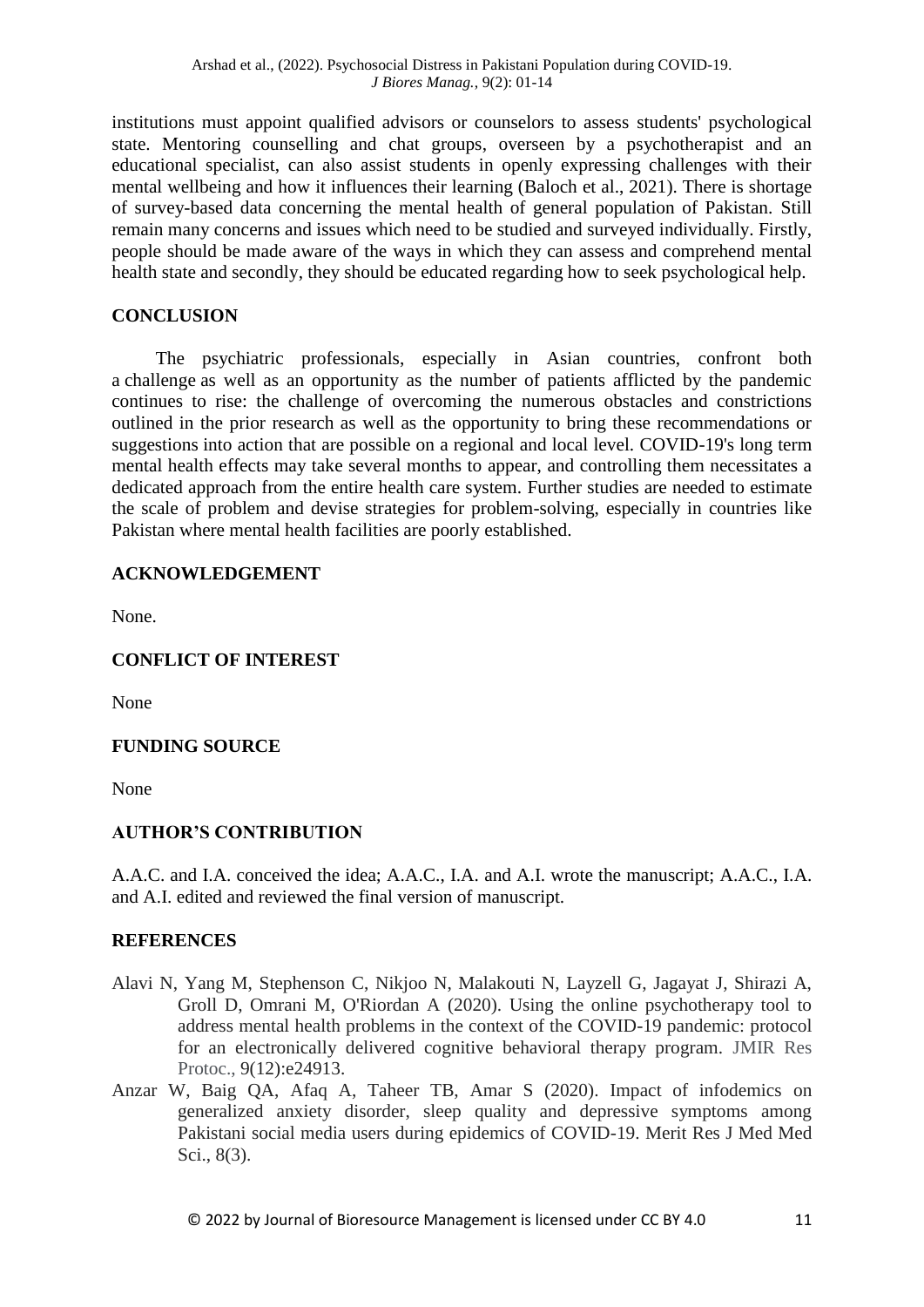- Arshad MS, Hussain I, Nafees M, Majeed A, Imran I, Saeed H, Hashmi FK, Akbar M, Abrar MA, Ramzan B, Chaudhry MO (2020). Assessing the Impact of COVID-19 on the mental health of healthcare workers in three metropolitan cities of Pakistan. Psychol Res Behav Manag., 13:1047.
- Baloch GM, Kamaludin K, Chinna K, Sundarasen S, Nurunnabi M, Khoshaim HB, Hossain SF, Sukayt AA, Baloch LG (2021). Coping with COVID-19: The strategies adapted by Pakistani students to overcome implications. Int J Environ Res Public Health., 18(4):1799.
- Baloch GM, Sundarasen S, Chinna K, Nurunnabi M, Kamaludin K, Khoshaim HB, Hossain SF, AlSukayt A (2021). COVID-19: exploring impacts of the pandemic and lockdown on mental health of Pakistani students. PeerJ., 9:e10612.
- Banerjee D (2020). The COVID-19 outbreak: Crucial role the psychiatrists can play. Asian J Psychiatr., 50:102014.
- Bao W (2020). COVID-19 and online teaching in higher education: A case study of Peking University. Hum Behav Emerg., 2(2):113-5.
- Basit KA, Zafar AB, Fawwad A, Waris N, Shaheen F, Basit A (2021). Psychometric Analysis for fear of COVID-19 Scale (FCV-19S) and its association with depression in patients with diabetes: A cross sectional study from a Tertiary Care Centre in Karachi, Pakistan. Diabetes Metab Syndr., 15(3):733-737.
- Baud D, Qi X, Nielsen-Saines K, Musso D, Pomar L, Favre G (2020). Real estimates of mortality following COVID-19 infection. Lancet Infect Dis., 20(7):773.
- Bhuiyan AI, Sakib N, Pakpour AH, Griffiths MD, Mamun MA (2020). COVID-19-related suicides in Bangladesh due to lockdown and economic factors: case study evidence from media reports. Int J Ment Health Addiction., 1-6.
- Boyraz G, Legros DN (2020). Coronavirus disease (COVID-19) and traumatic stress: probable risk factors and correlates of posttraumatic stress disorder. J Loss Trauma., 25(6-7):503.
- Chao M, Xue D, Liu T, Yang H, Hall BJ (2020). Media use and acute psychological outcomes during COVID-19 outbreak in China. J Anxiety Disord., 74:102248.
- Corman VM, Landt O, Kaiser M, Molenkamp R, Meijer A, Chu DK, Bleicker T, Brünink S, Schneider J, Schmidt ML, Mulders DG (2020). Detection of 2019 novel coronavirus (2019-nCoV) by real-time RT-PCR. Euro Surveill., 25(3):2000045.
- Hashmi AM, Saleem HA (2020). New Horizons: COVID-19 and the burden of neuropsychiatric illness in Pakistan. Pak J Medi Sci., 36(COVID19-S4):S95–S98.
- Hopman J, Allegranzi B, Mehtar S (2020). Managing COVID-19 in low-and middle-income countries. JAMA., 323(16):1549-50.
- Hu B, Guo H, Zhou P, Shi ZL (2020). Characteristics of SARS-CoV-2 and COVID-19. Nat Rev Microbiol., 1-14.
- Islam M, Islam US, Mosaddek AS, Potenza MN, Pardhan S (2021). Treatment, persistent symptoms, and depression in people infected with COVID-19 in Bangladesh. Int J Environ Res Public Health, 18(4):1453.
- Javed B, Sarwer A, Soto EB, Mashwani ZU (2020). The coronavirus (COVID‐19) pandemic's impact on mental health. Int J Health Plan ., 35(5):993-6.
- Khan AA, Lodhi FS, Rabbani U, Ahmed Z, Abrar S, Arshad S, Irum S, Khan MI (2020). Impact of coronavirus disease (COVID-19) pandemic on psychological well-being of the Pakistani general population. Front., 11.
- Li Q, Miao Y, Zeng X, Tarimo CS, Wu C, Wu J (2020). Prevalence and factors for anxiety during the coronavirus disease 2019 (COVID-19) epidemic among the teachers in China. J Affect Disord., 277:153-8.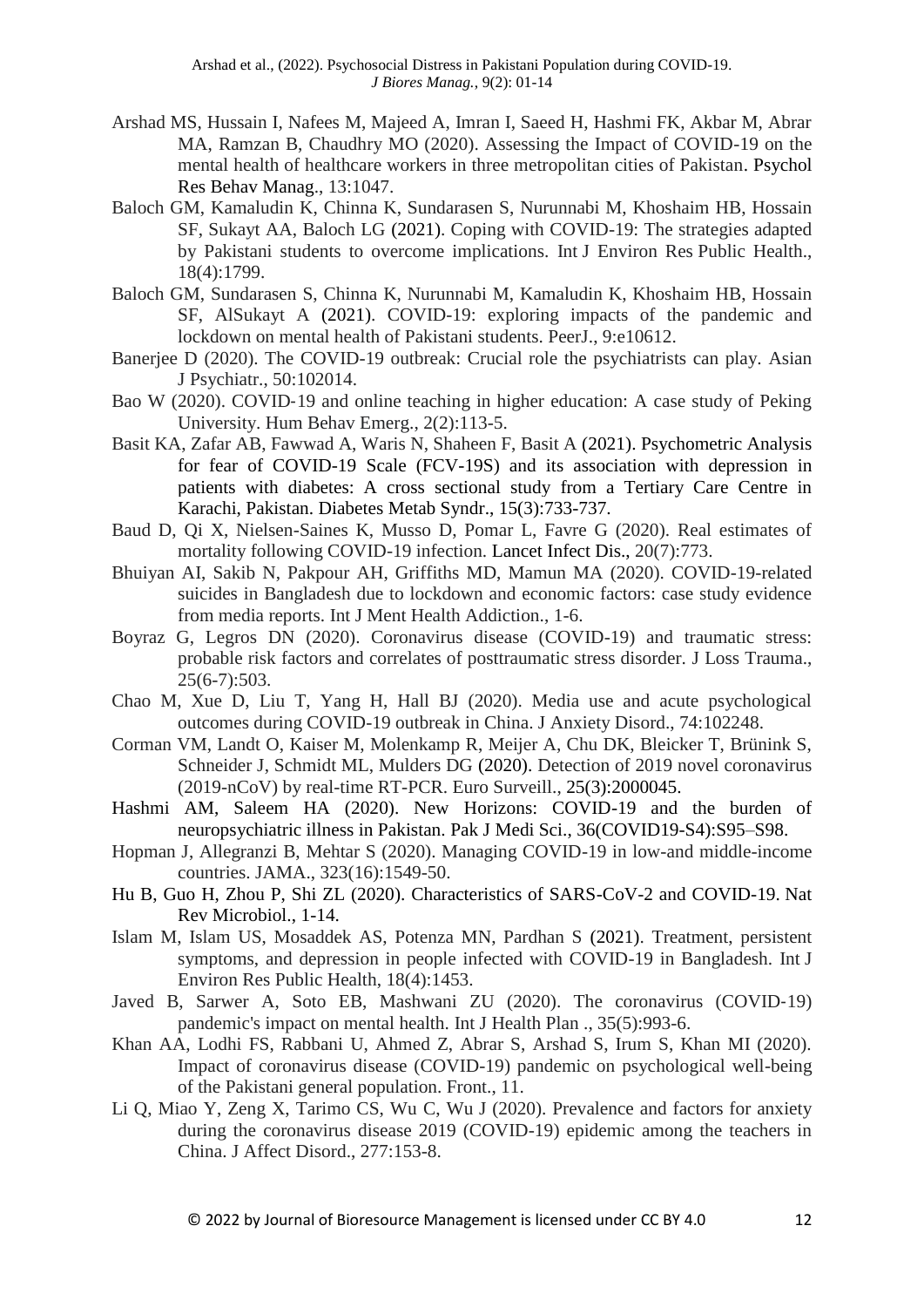- Lima CK, de Medeiros Carvalho PM, Lima ID, de Oliveira Nunes JV, Saraiva JS, de Souza RI, da Silva CG, Neto ML (2020). The emotional impact of Coronavirus 2019-nCoV (new Coronavirus disease). Psychiatry Res., 287:112915.
- Ma YF, Li W, Deng HB, Wang L, Wang Y, Wang PH, Bo HX, Cao J, Wang Y, Zhu LY, Yang Y (2020). Prevalence of depression and its association with quality of life in clinically stable patients with COVID-19. J Affect Disord., 275:145-8.
- Majeed S, Schwaiger EM, Nazim A, Samuel IS (2021). The psychological impact of COVID-19 among Pakistani adults in Lahore. Public Health Front., 9:578366.
- Mamun MA, Ullah I (2020). COVID-19 suicides in Pakistan, dying off not COVID-19 fear but poverty?–The forthcoming economic challenges for a developing country. Brain Behav Immun., 87:163-166.
- Morin CM, Carrier J (2021). The acute effects of the COVID-19 pandemic on insomnia and psychological symptoms. Sleep Med., 77:346.
- Mukhtar MS (2020). Mental health and psychosocial aspects of coronavirus outbreak in Pakistan: psychological intervention for public mental health crisis. Asian J Psychiatr., 51:102069.
- Mumtaz A, Manzoor F, Jiang S, Anisur-Rahaman M (2021). COVID-19 and mental health: a study of stress, resilience, and depression among the older population in Pakistan. Healthcare., 9(4):424.
- Naser AY, Dahmash EZ, Al‐Rousan R, Alwafi H, Alrawashdeh HM, Ghoul I, Abidine A, Bokhary MA, AL‐Hadithi HT, Ali D, Abuthawabeh R (2020). Mental health status of the general population, healthcare professionals, and university students during 2019 coronavirus disease outbreak in Jordan: A cross‐sectional study. Brain Behav., 10(8):e01730.
- Ozamiz-Etxebarria N, Berasategi-Santxo N, Idoiaga-Mondragon N, Dosil-Santamaría M (2021). The psychological state of teachers during the COVID-19 crisis: The challenge of returning to face-to-face teaching. Front Psychol., 11:3861.
- Raja HZ, Saleem MN, Saleem T, Rashid H, Ehsan S, Hakeem S, Hanif A (2020). Perceived stress levels in Pakistani dental students during COVID-19 lockdown. EJDENT., 1(4).
- Rana W, Mukhtar S, Mukhtar S (2020). Mental health of medical workers in Pakistan during the pandemic COVID-19 outbreak. Asian J Psychiatr., 51:102080.
- Riaz M, Abid M, Bano Z (2020). Psychological problems in general population during Covid-19 pandemic in Pakistan: role of cognitive emotion regulation. Ann Med., 18:1-26.
- Salman M, Asif N, Mustafa ZU, Khan TM, Shehzadi N, Hussain K, Tahir H, Raza MH, Khan MT (2020). Psychological impact of COVID-19 on Pakistani university students and how they are coping. Medrxiv.
- Shahid A, Javed A, Rehman S, Tariq R, Ikram M, Suhail M (2020). Evaluation of psychological impact, depression, and anxiety among pregnant women during the COVID‐19 pandemic in Lahore, Pakistan. Int J Gynecol Obstet., 151(3):462-465.
- Thakur V, Jain A (2020). COVID 2019-suicides: A global psychological pandemic. Brain Behav Immun., 88:952-953.
- Tran BX, Ha GH, Nguyen LH, Vu GT, Hoang MT, Le HT, Latkin CA, Ho CS, Ho R (2020). Studies of novel coronavirus disease 19 (COVID-19) pandemic: a global analysis of literature. Int J Environ Res Public Health., 17(11):4095.
- Wang C, Pan R, Wan X, Tan Y, Xu L, Ho CS, Ho RC (2020). Immediate psychological responses and associated factors during the initial stage of the 2019 coronavirus disease (COVID-19) epidemic among the general population in China. Int J Environ Res Public Health., 17(5):1729.